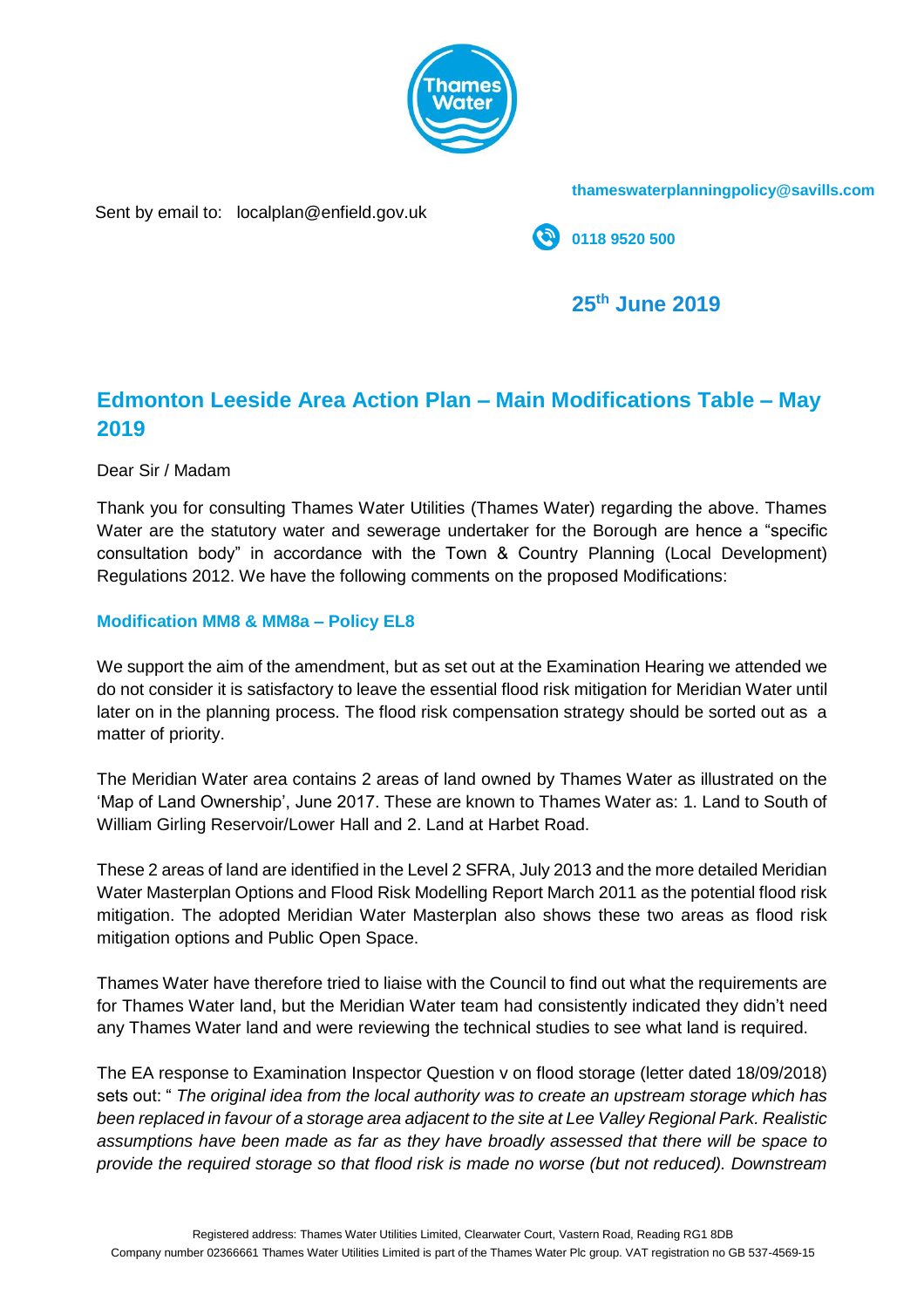*storage is not a factor*." On request the EA have clarified on 09/10/2018 the replacement flood storage area which does include Thames Water land at Harbet Road.

Thames Water were only made aware of the proposal to use Thames Water land at Harbet Road by the Council just before the Examination Hearings. However, the Council have still not entered into negotiations in relation to the acquisition of the land at a fair market value.

The Post Examination SoCG confirms: "*This land has been identified by the Council as suitable for compensatory flood storage and the need for these areas will be assessed and confirmed as part of a comprehensive Flood Risk Assessment that is due to be completed in July 2019 for the whole Meridian Water Masterplan area. However, at the time of signing this Statement both parties acknowledge that the land is retained operational land for the purposes of Thames Water fulfilling its statutory undertaking and has not been formally declared surplus*."

As indicated in previous representations, our land at Harbet Road includes major underground infrastructure which could constrain the use of this land. Also Thames Water's operational land assets can only be released for other uses should it be proven they are not required either now or in the foreseeable future for Thames Water's operational use. As set out in SoCG TW are currently reviewing their operational need for the land within Meridian Water as part of PR19 and WRMP19.

## **Modification MM9 & MM9a – Policy EL9**

We support the additional sentences relating to operational and health and safety considerations.

## **Modification MM13a – Policy EL13**

We support the additional requirement regarding early discussions with Thames Water.

Thames Water offer a free Pre-Planning service which confirms if capacity exists to serve the development or if upgrades are required for potable water, waste water and surface water requirements. Details on Thames Water's free pre planning service are available at: <https://www.thameswater.co.uk/preplanning>

It would be helpful to make reference to this website in the new paragraph 5.12.0.

### **Modification MM14a/MM2a**

We support the change not to reference Thames Water land as 'open space' or variations on this label which imply it is publicly accessible.

### **Modification MM14a**

We support the amended text at Paragraphs 6.4.4, 9.1.5 and table 6.2 in relation to Deephams Sewage Works.

### **Modification MM18 – Policy EL18**